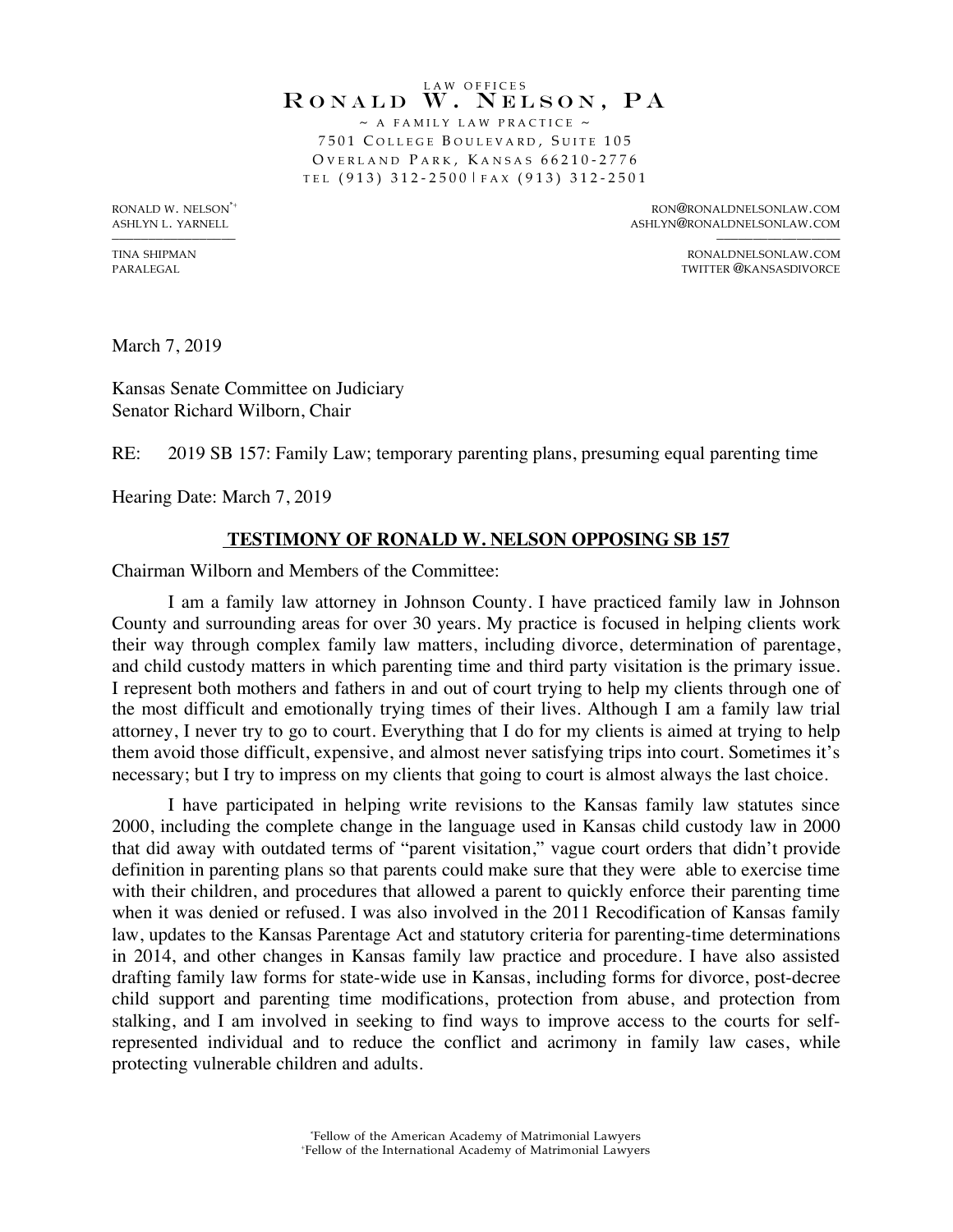A large portion of my practice deals with post-decree modification matters, including helping parents who seek the return of their children from interstate and international child abductions by their former partners–truly some of the most devastating and horrific of all matters involving children — and which clearly constitute "child abuse."

A focus of my career in law has been to make the system more open and unbiased for all parents to come into court and

I understand the fear and pain that comes from those situations and counsel my clients – and other family law attorneys – about how to deal with those situations and the resulting legal issues. But I also know that sometimes litigants are overzealous in their desire to correct perceived injustices in their own cases by trying to change the law for everyone – to the detriment of all. SB 157 is an example of that kind of bill. There are many problems with this very short proposal; many of them are addressed by others presenting testimony today, but I want to highlight a few:

The proposal is directed at creating a "presumption" when a court enters "temporary orders." But the proposal injects a false presumption into what is the most chaotic and dangerous time in a family law case.

The purpose of temporary orders is to protect the "status quo" that exists when the orders are filed. Kansas statutes provide that temporary orders may be issued to protect the way things are at the time of the entry of the temporary orders. That is, a court may issue temporary orders to (1) restrain the parties from disposing or encumbering assets; (2) restrain the parties from bothering or harassing the other of them; restraining the parties from canceling or modifying insurance policies and coverages as well as the beneficiaries of those policies; and (3) for other provisions to protect the status quo.

Although many people think temporary orders are always entered, they are not. Temporary orders are typically requested and entered only when there is some need to protect the way things are because of some threat or because the situation is so unpredictable and chaotic that court orders need to be made to confirm that the way things have been will continue until the court and parties are able to investigate and rationally determine what should happen.

The first weeks after a new divorce or parentage action is filed can be the most uncertain and chaotic. It is the time when parties' emotions may be the highest in conflicted cases and when there is the most risk that someone will do something stupid. It is the time when divorcing and separating parties are trying to emotionally and psychologically deal with an unexpected and often unwanted circumstance: that an intimate couple has come to the point in their relationship where they may not continue to be a couple and likely will not continue to live together – possible not close to each other. It is the time when people often act out of character. When they act unpredictably and sometimes violently because they are on edge, panicked, angry, fearful, and acting irrationally grasping at straws. That is why the statutes direct the court to protect "the status quo."

Initial temporary orders – ex parte temporary orders – are entered in many few cases than generally thought. Initial temporary orders are not issued in the majority of cases filed. In fact, initial temporary orders are issued in a distinct minority of cases. That is because there is no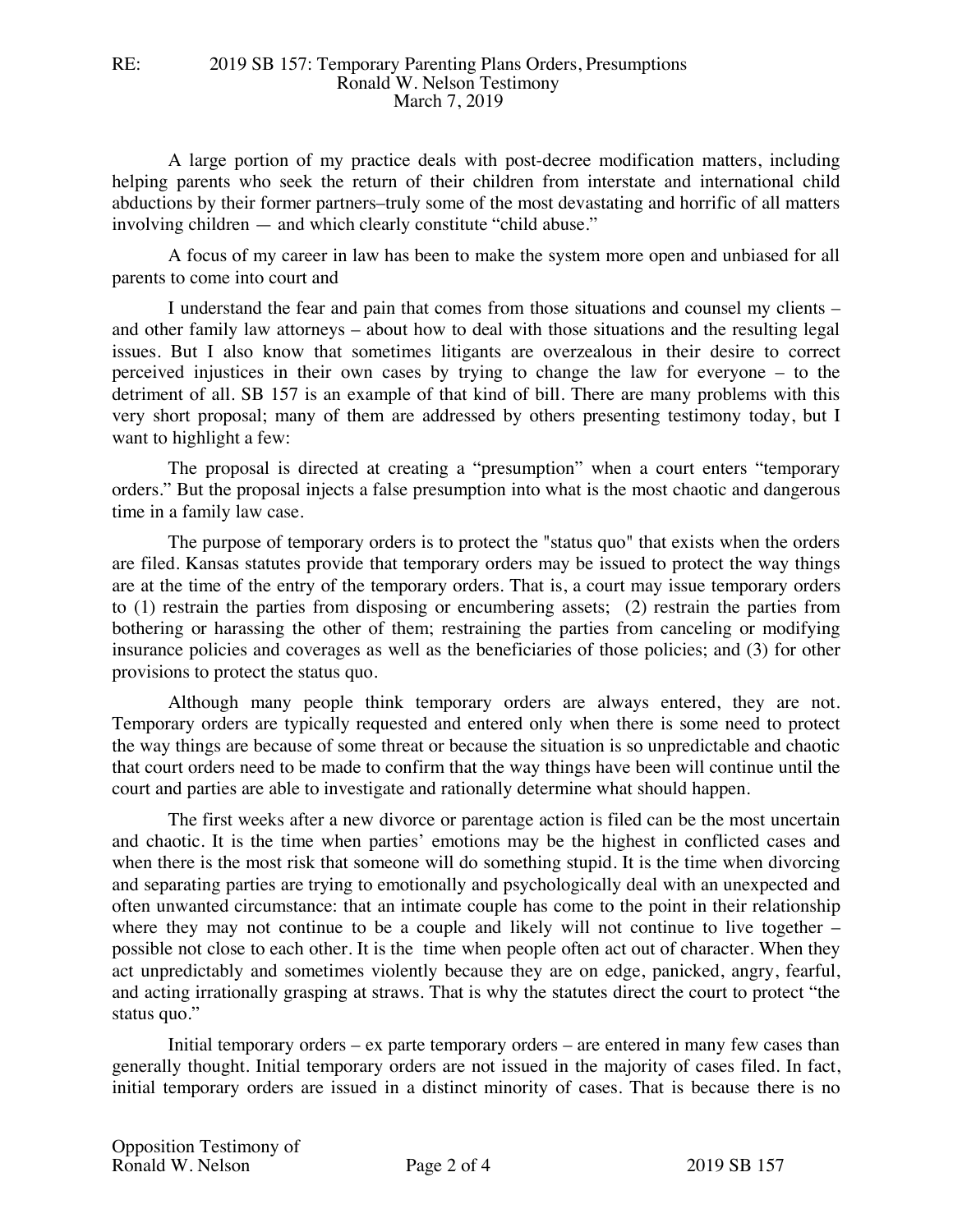reason to enter temporary orders in the vast majority of cases because the vast majority of cases are filed between spouses who agree they should be divorced and in situations where the spouses have either already agreed on how to deal with the issues of their breakup or they are low conflict and can easily work with each other to resolve those issues without involving the court.

That means that the vast majority of cases in which temporary orders are issued are cases in which the parties are in moderate to high conflict when the divorce is filed. In these cases, emotions, hostility, and suspicion is often especially high. It is also the time when making generalized assumptions about cases may make the situation more hostile, more fragile, and more dangerous. It is the reason why the judges in Johnson County, for example, have imposed a requirement that anyone asking that temporary orders issue must file a motion stating what temporary orders are being requested, why those particular temporary orders are appropriate, and the factual basis supporting the issuance of the particular temporary orders. In addition, any temporary orders issued must be submitted using standard language for restraining orders. The Johnson County judges frequently change and reject motions temporary orders that are submitted that don't meet these criteria – because the judges don't "assume" anything, but require that anyone who submits a request for temporary orders justifies why the orders are needed and why the orders are appropriate.

Not all judges in all judicial districts are this careful when considering and entering temporary orders. This is one of the reasons why proponents put forward the proposal that "In making an order for a temporary parenting plan, there shall be a *presumption* that it is in the best interests of the child for fit, willing and able parents to have temporary joint custody and share equally in parenting time." But this proposal does the exact opposite of what it purports to do. The proposal before this Committee does not make things better; it does not correct problems that now exist; it does not help families; and it will not make the process of asking for or issuing temporary orders "more fair" or "more considered" or "more likely to calm the chaos" at the beginning of an emotional divorce case. It will likely do the opposite.

As is pointed out in the fiscal note, "SB 157 has the potential to increase the time spent by district court judicial personnel in reviewing parenting plans. . . . it is not possible to estimate the amount of time that would be spent on those plans." The fiscal note is a vast understatement of the cost and expense of this bill. This will would have the effect of making cases more hostile, more chaotic, more expensive, and it will encourage parties to seek temporary orders more often and lead to more hearings to modify temporary orders and encourage more dysfunction.

In the law, a legal "presumption" is a set of assumptions based on general experience and common practice. A presumption arises because a basic fact is recognized to exist in overwhelming number of circumstances. A presumption is an assumption of generalized fact resulting from a rule of law that requires that fact be assumed unless a contrary or conflicting circumstance is shown to exist in the particular matter. A legal presumption is a fact of generalized common knowledge. Kansas law, for example, presumes that a child born during a marriage is the biological child of the husband and wife.

One of the things that becomes abundantly clear when dealing with family law situations is that there is no common set of facts when determining the best parenting time schedule for a